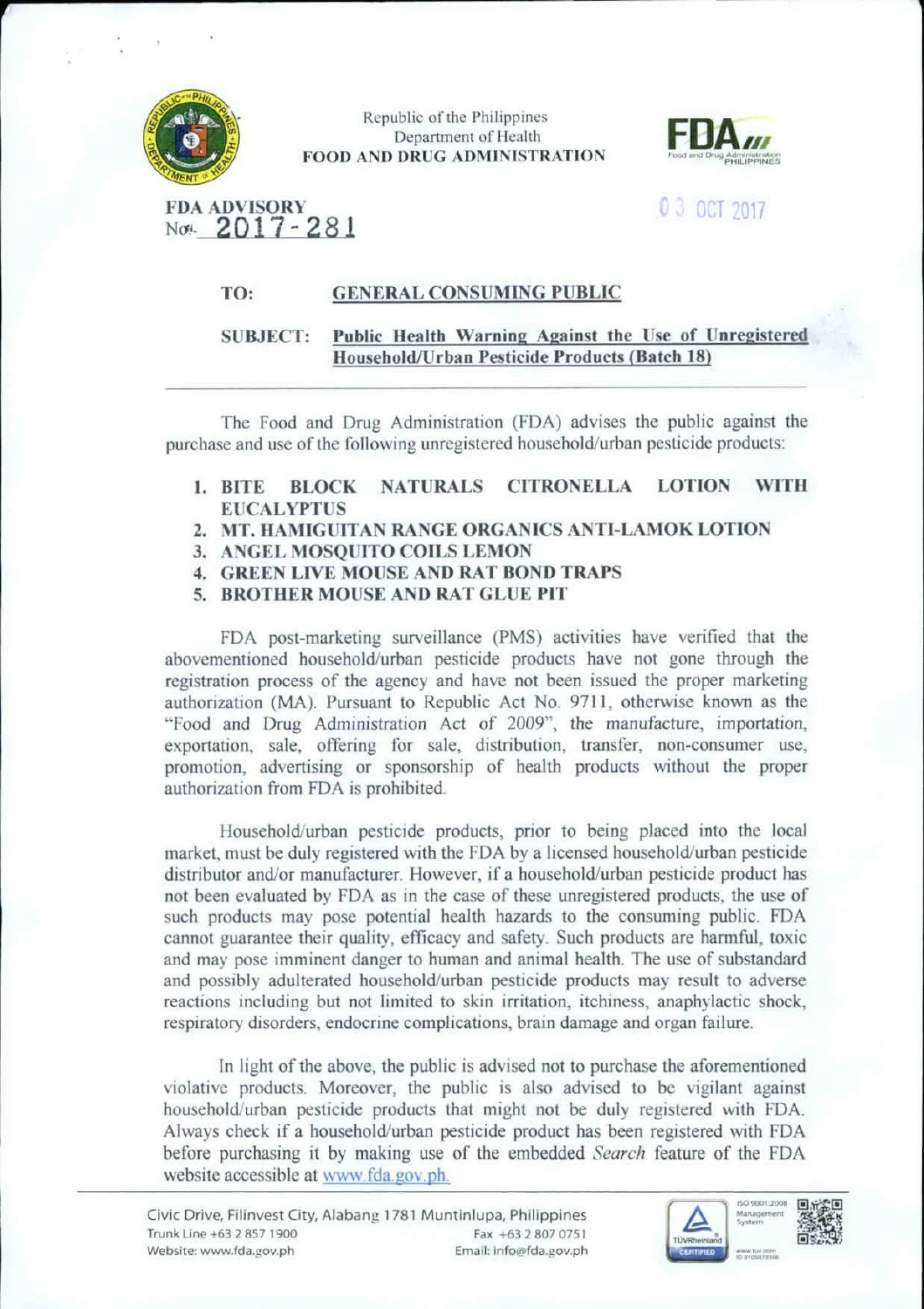Consumers are further reminded to:

- Buy household/urban pesticide products from reputable stores or dealers;
- Read the label. Check that the household/urban pesticide product has FDA registration number indicated in the label.
- Never buy household/urban pesticides that do not have instructions written in Filipino or English. Strictly follow the instructions for use of the product.

All concerned establishments are warned not to distribute the above-identified violative household/urban pesticide products until they have already been covered by the appropriate authorization, otherwise, regulatory actions and sanctions sball be strictly pursued.

All Local Government Units (LGUs) and Law Enforcement Agencies (LEAs) are requested to ensure that these products are not sold or made available in their localities or areas of jurisdiction.

For more information and inquiries, please e-mail us at  $info@fda.gov.ph$ . To report continuous sale or distribution of the above unregistered household/urban pesticide products, utilize our online reporting facility, eReport, at www.fda.gov.ph/ereport, or e-mail us via report@fda.gov.ph, or call us at the Center for Cosmetics Regulation and Research (CCRR) hotline (02) 857-1979 or (02) 857-1984.

Dissemination of the information to all concerned is requested.

NELA CHARADE G. PUNO, RPh. Director General

DTN·20171009172942 **111111111111111111**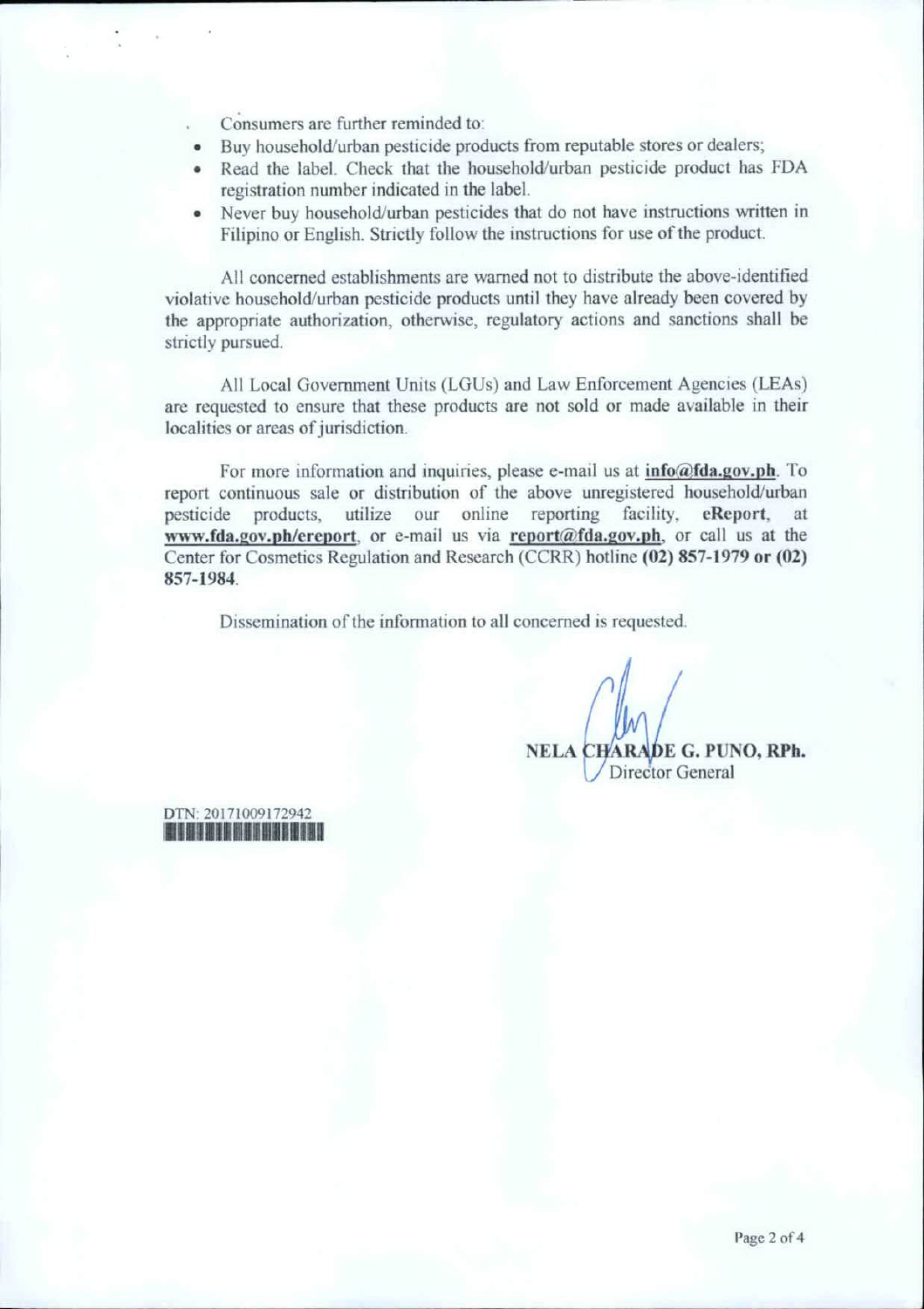**ANNEX**  Details on the Unregistered Household/Urban Pesticide Products

|                | <b>PRODUCT NAME</b>                                                                                  | <b>PRODUCT</b><br><b>DETAILS</b>                                                                                                                                                                 | <b>PRODUCT IMAGE/S</b>                   |
|----------------|------------------------------------------------------------------------------------------------------|--------------------------------------------------------------------------------------------------------------------------------------------------------------------------------------------------|------------------------------------------|
| 1              | <b>BITE BLOCK</b><br><b>NATURALS</b><br><b>CITRONELLA</b><br><b>LOTION WITH</b><br><b>EUCALYPTUS</b> | Manufacturer's Name:<br>Zhangzhou Zhuang Chen<br>Not Indicated<br>Country of Manufacture:<br>China                                                                                               | Naturals                                 |
|                |                                                                                                      | Local Company<br>Responsible for Placing<br>the Product in the<br>Market:<br>Naturale Labs Inc.                                                                                                  | <b>Analone III A</b><br><b>Skitznici</b> |
|                |                                                                                                      | Address: Scout<br>Fernandez, Tomas<br>Morato, Quezon City                                                                                                                                        |                                          |
| $\overline{2}$ | <b>MT. HAMIGUITAN</b><br><b>RANGE ORGANICS</b><br><b>ANTI-LAMOK</b><br><b>LOTION</b>                 | Manufacturer's Name:<br>S.A.F.A.I./Adelaida G.<br>Palco.<br>Country of Manufacture:<br>Philippines<br>Local Company<br>Responsible for Placing<br>the Product in the<br>Market:<br>Not Indicated | Mangelon Rogg Ogni                       |
|                |                                                                                                      | Address: Not Indicated                                                                                                                                                                           |                                          |
| 3              | <b>ANGEL</b><br><b>MOSQUITO COILS</b><br><b>LEMON</b>                                                | Manufacturer's Name:<br><b>Bai-Long Enterprises</b><br>Country of Manufacture:<br>Not Indicated                                                                                                  | ANGE                                     |
|                |                                                                                                      | Local Company<br>Responsible for Placing<br>the Product in the<br>Market:<br>Not Indicated                                                                                                       | DARZOTTETOZ                              |
|                |                                                                                                      | Address: Not Indicated                                                                                                                                                                           |                                          |